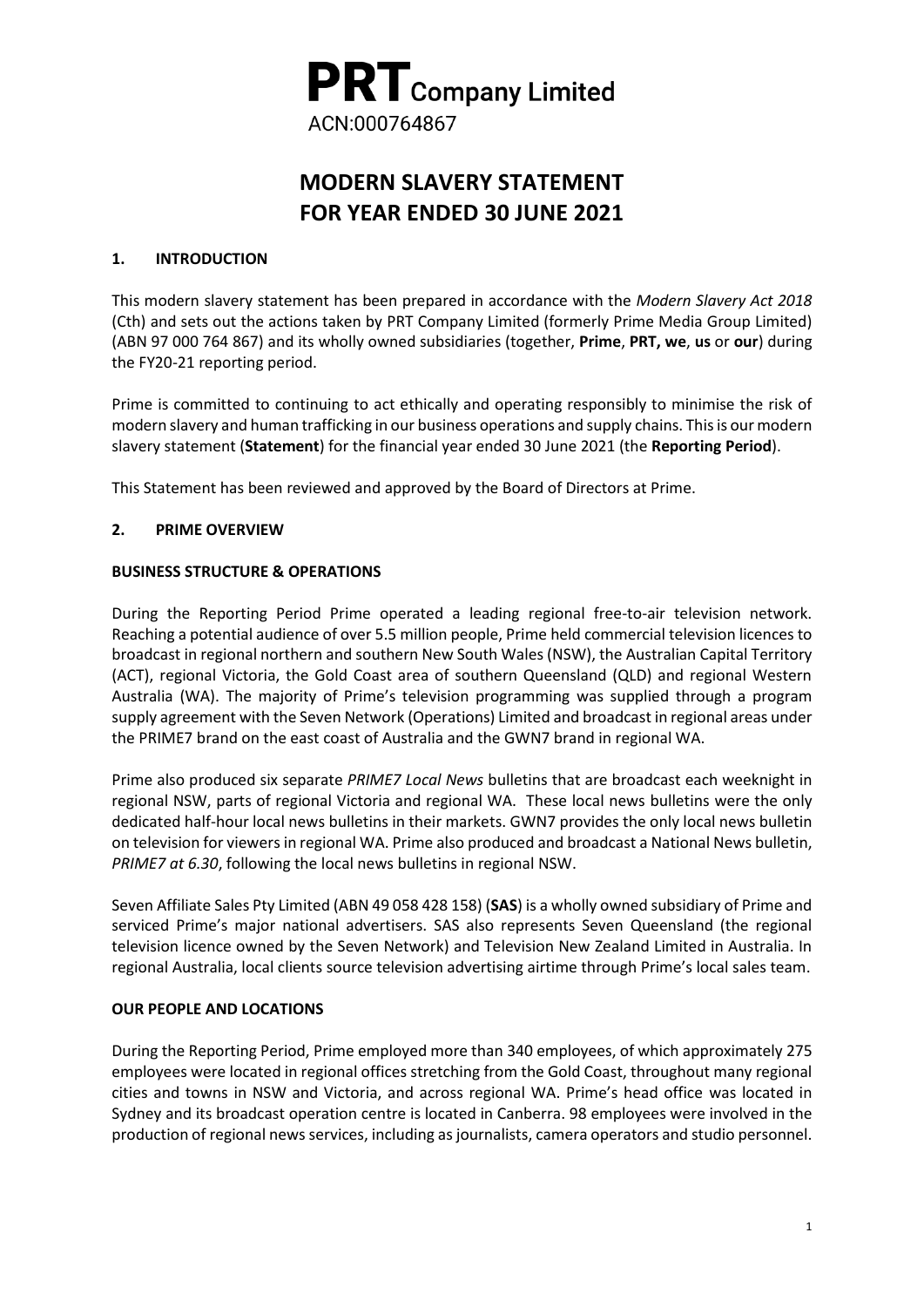

## **3. PRIME'S SUPPLY CHAIN**

During the Reporting Period, Prime's supply chains included:

- television programming acquired under a program supply agreement with the Seven Network;
- outsourced services for communications and television playout services to maintain Prime's television broadcast in regional Australia;
- equipment and consumables needed for everyday operations, including computer hardware, broadcasting and transmission equipment, media production technology, standard office equipment and consumables such as paper and stationery items;
- software acquired under licence for television broadcast and corporate activities; and
- services procured to maintain leased premises and transmission towers, including transmission tower maintenance services; building services, cleaning, security and other maintenance services.

The majority of Prime's suppliers are located in Australia. However, some products and services are sourced from international suppliers based in regions such as Europe, the United States of America, the United Kingdom, Singapore and New Zealand. Many of these international suppliers have supply chains that extend throughout Asia.

## **4. RISK IDENTIFICATION**

1

In the Reporting Period, Prime continued to review its operations and supply chains to understand and assess the risk of modern slavery practices in those supply chains. Close consideration was given to the *Commonwealth Modern Slavery Act 2018 – Guidance for Reporting Entities* document (**Guidance Document**).

In assessing the inherent risk of modern slavery in our supply chain, we once again had regard for the most recent Global Slavery Index<sup>1</sup> which rated the countries in the regions that Prime directly deals with (referred to in item 3 above) as low for prevalence of modern slavery practices. Based on this ongoing assessment, Prime's direct global suppliers are situated in countries where there are reasonable standards of protection for individual rights and there is not a significant workforce of vulnerable populations.

In reviewing our supply chains and adopting the government's framework, Prime considered active suppliers against the risk factors set out below:

- electronic equipment purchased from Australian vendors with supply chains extending to high risk geographies;
- products manufactured off-shore from high risk geographies for items including stationery, Prime branded clothing and promotional products, and consumables;
- services where there may be a high risk of vulnerable employees such as migrant and base-skilled workers such as overseas based call centres. For our Australian based service providers, we recognised risks associated with services that use low skilled migrant workers such as cleaning contractors.

<sup>1</sup> 2018 Global Modern Slavery Index developed by the International Labour Organization (ILO) and the International Organization for Migration (IOM), the Walk Free Foundation.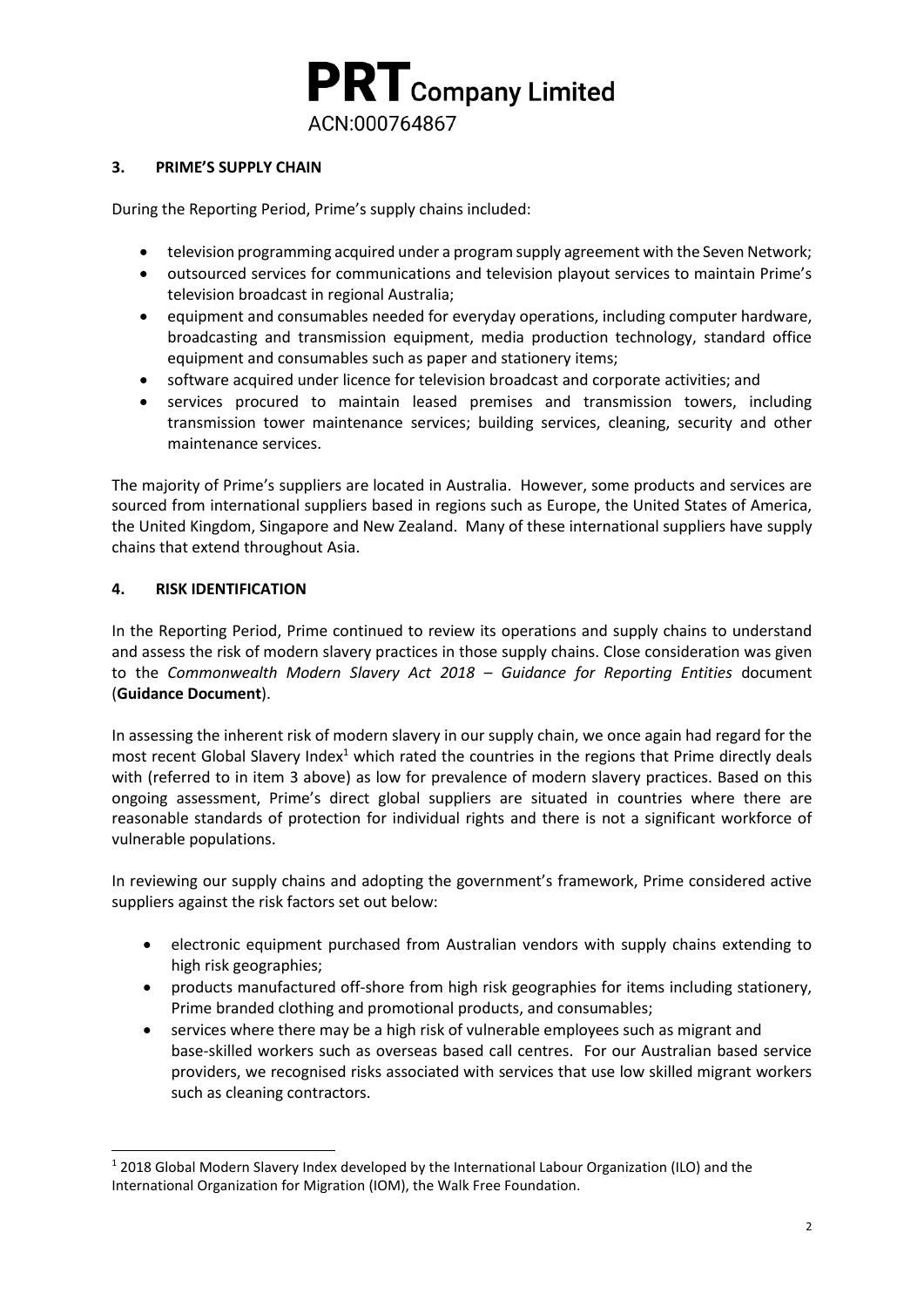

## **5. RISK MANAGEMENT**

During the Reporting Period, Prime implemented a number of initiatives to continue to strengthen our understanding of the risks and incidences of modern slavery in our business operations and supply chains.

## *Initial supply chain due diligence*

To increase the awareness of modern slavery in our supply chains, we have updated our new vendor engagement and contract management practices, which includes assessing the supplier's reputation and any non-compliance with legal and regulatory standards.

As part of our updated contract management practices, when engaging with a supplier, we now require our suppliers to confirm they operate in compliance with the *Modern Slavery Act*. Failure to comply, may lead Prime to terminate a current supplier's business relationship with immediate effect.

We have also included a specific Modern Slavery clause within relevant supply and services contracts ensuring that each party commits to respecting and supporting international human rights and undertakes to comply with applicable obligations under the *Modern Slavery Act 2018* (Cth) or similar legislation. This clause allows a party to terminate the agreement if the other party is found to be in breach of their obligations by not complying with such modern slavery legislation.

## *Policies and procedures*

Prime has a number of policies and procedures that collectively contribute towards the mitigation of the modern slavery risks that Prime may face. During the Reporting Period, these policies were publicly accessible on our corporate website and continue to be available to all Prime staff via our employee intranet:

- (i) Modern Slavery Policy (**MS Policy**) supports Prime's commitment to tackling modern slavery and minimising the risk of incidence within its business operations and supply chains. The MS Policy was formally approved by the Board of Directors in July 2020 and will be reviewed on a regular basis. The MS Policy outlines a clear reporting process for anyone who becomes aware of, or suspects, any modern slavery risks relating to Prime employees or with regard to any Prime business suppliers.
- (ii) Whistle Blower Protection Policy (**Whistle Blower Policy**) designed to comply with the Australian whistleblowing legislation enacted in 2019 and encourages individuals to report any illegal and improper conduct occurring within Prime, ensuring reports can be made in a safe and confidential environment without consequences or fear of detrimental treatment.
- (iii) Anti-bribery and Corruption Policy supports Prime's zero-tolerance approach to modern slavery, and reinforces the premise that the incidence of bribery and corruption in supply chains are risks that contribute to the spread of modern slavery globally and domestically.

#### *Training*

Employees have been briefed about Prime's obligations under the *Modern Slavery Act* (to the extent applicable to their roles). We have also educated employees more widely through information available on our employee Intranet. Prime conducted legal and ethics training for news staff across its